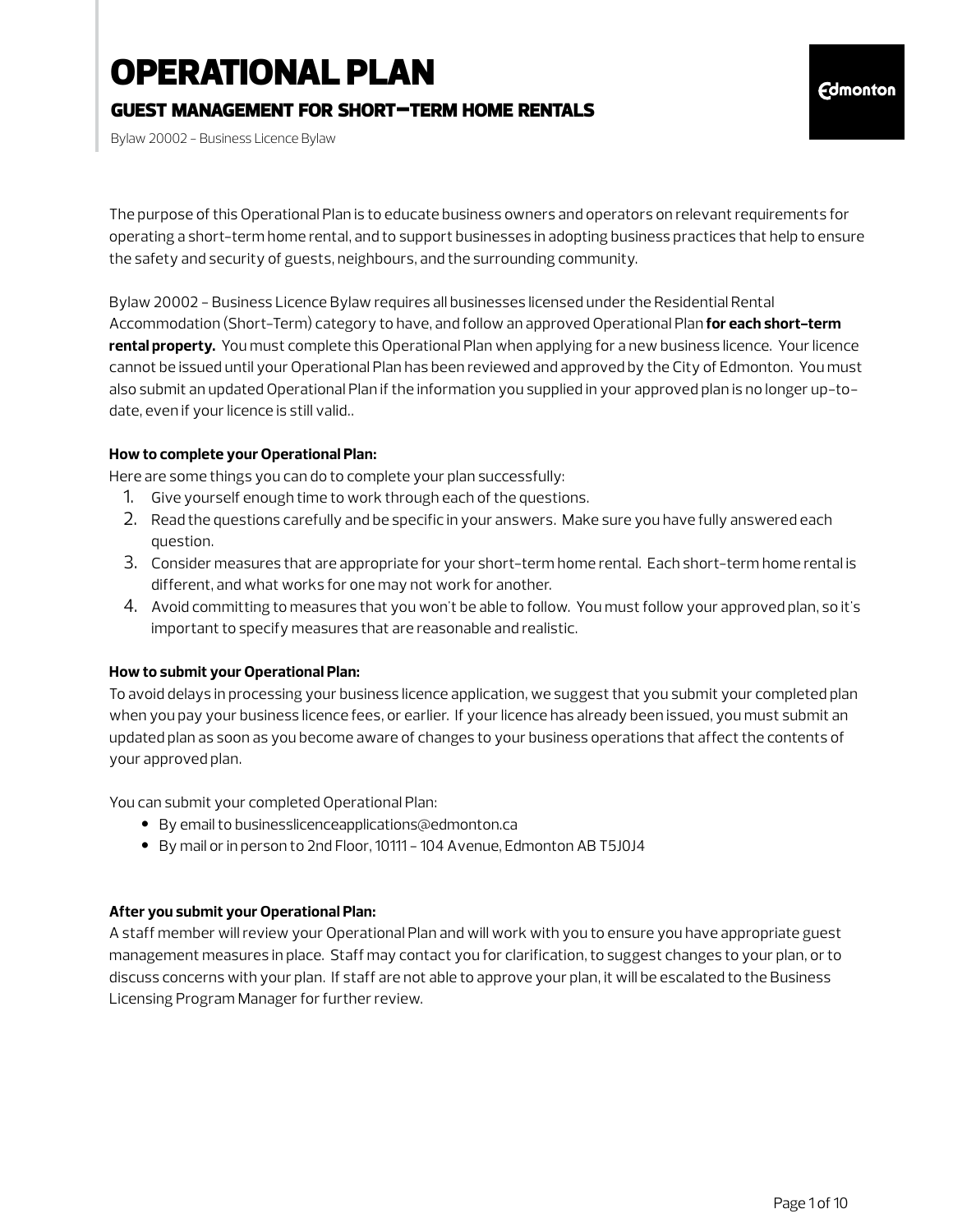#### **Privacy statement**

Personal information is collected for the purpose of administration of Edmonton Bylaw 20002 - Business Licence Bylaw and will be used to assess all matters relevant to your application for this licence, including issuance, expiry, ongoing renewal and review of your licence. Collection is authorized under section 33(c) of the Freedom of Information and Protection of Privacy (FOIP) Act and is managed and protected in accordance with the Act. The information in this form may be shared with other applicable government bodies or enforcement agencies for the purposes of notifying the affected entities of your application for a business licence, or for requesting input from the affected entities to assess your application for, or determine appropriate conditions, if any, for a business licence. Questions about the collection? Please contact Service Advisor, Edmonton Service Centre, 2nd floor, 10111 - 104 Avenue NW, Edmonton, AB, T5J0J4, or businesslicenceapplications@ edmonton.ca.

### **PART A - BUSINESS INFORMATION**

**Business address**

**Business licence number (if known) Business name (if applicable)**

**Legal entity name** - *This can be found on your corporate registration documents.* **Leave this empty if your business is an unregistered sole proprietorship or an unregistered partnership.**

**Owner or responsible partner** - "Owner" means the person who owns and operates a business as an unregistered sole proprietorship. "Responsible partner" means one of the partners in an unregistered partnership who assumes responsibility for the business licence. **Leave this empty if your business is a corporation or other registered business organization.**

| Owner or responsible partner first name | Owner or responsible partner last name |
|-----------------------------------------|----------------------------------------|
| <b>Business contact information</b>     |                                        |
| Contact first name                      | Contact last name                      |
| Phone number                            | Email address                          |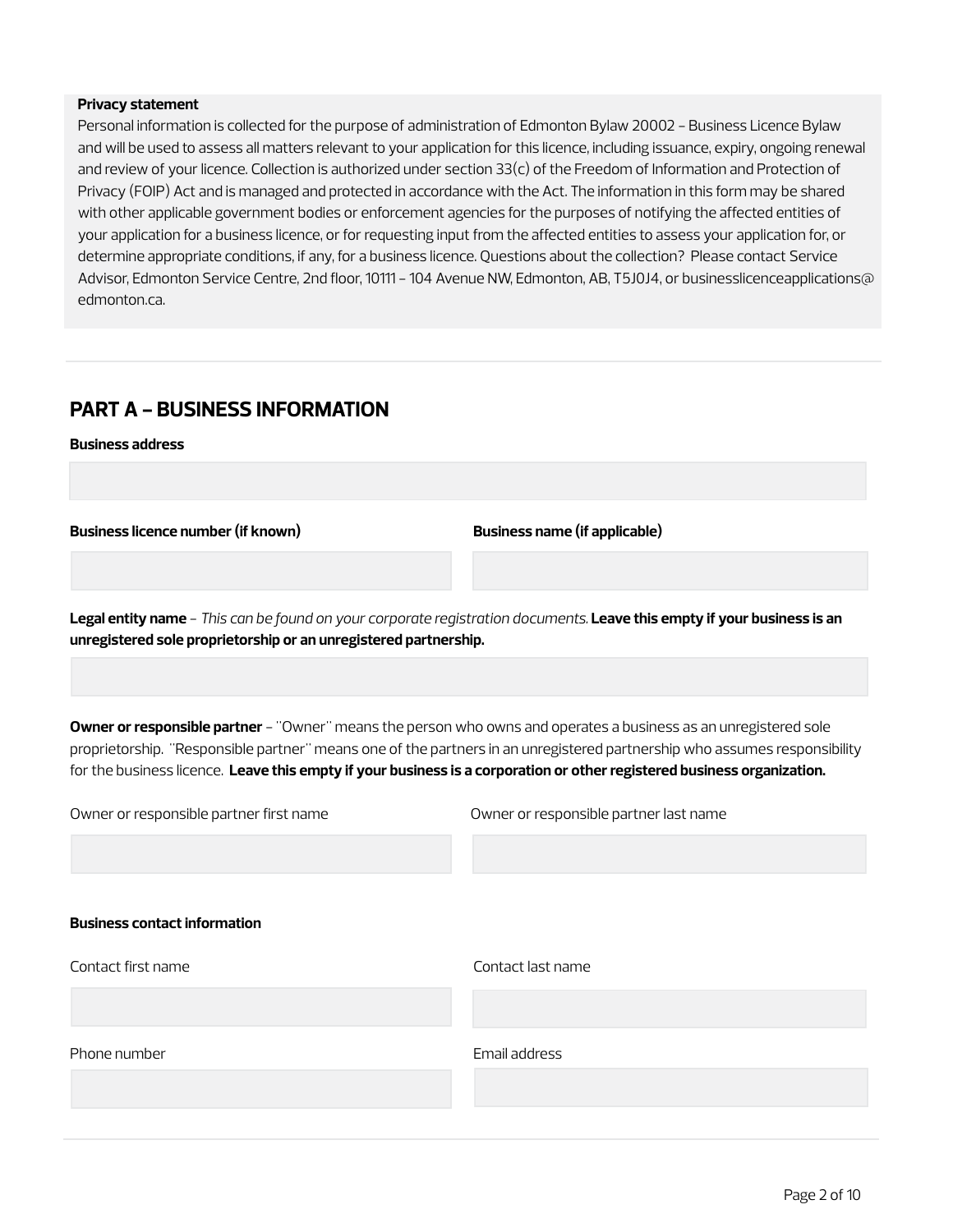### **PART B - PROPERTY INFORMATION**

| 1. |          | What type of property will you be renting to guests? Check one.                             |        |                  |                                                                                                                                                                                                 |                |
|----|----------|---------------------------------------------------------------------------------------------|--------|------------------|-------------------------------------------------------------------------------------------------------------------------------------------------------------------------------------------------|----------------|
|    | House    | Townhouse                                                                                   | Duplex |                  | Basement or secondary suite                                                                                                                                                                     |                |
|    | Other:   |                                                                                             |        |                  |                                                                                                                                                                                                 |                |
| 2. |          | How will guests be able to rent your property? Check all that apply.                        |        |                  |                                                                                                                                                                                                 |                |
|    |          | Whole-home rental - Guests will have exclusive use of the property.                         |        |                  |                                                                                                                                                                                                 |                |
|    |          | Shared-home rental - Guests will share the property with a host or other guests.            |        |                  |                                                                                                                                                                                                 |                |
|    |          | If shared-home rental:                                                                      |        |                  |                                                                                                                                                                                                 |                |
|    |          |                                                                                             |        |                  | In accordance with Bylaw 12800 - Zoning Bylaw, if a host lives in the short-term rental property<br>while it is rented to guests, a maximum of two (2) bedrooms may be rented with no more than | <b>Initial</b> |
|    |          | two (2) guests in each bedroom.                                                             |        |                  |                                                                                                                                                                                                 |                |
|    |          |                                                                                             |        |                  | a. Will a host live in the short-term rental property at any time while it is rented to guests?                                                                                                 |                |
|    |          | Yes<br>No                                                                                   |        |                  |                                                                                                                                                                                                 |                |
|    | 3.       | What is the maximum number of guests who will be able to stay at your property at one time? |        |                  |                                                                                                                                                                                                 |                |
|    |          |                                                                                             |        |                  |                                                                                                                                                                                                 |                |
|    | 4.       | How many bedrooms and bathrooms are available to guests?                                    |        |                  |                                                                                                                                                                                                 |                |
|    | Bedrooms |                                                                                             |        | <b>Bathrooms</b> |                                                                                                                                                                                                 |                |

## **PART C - GUEST CHECK-IN AND CHECK-OUT**

*Recommendations for checking in and checking out guests:*

- Explain your check-in and check-out procedures to guests before they arrive so they know what to expect.
- Discourage late check-ins to avoid disturbing neighbouring residents.
- Provide guests with clear directions to the property, including any special instructions for accessing the property.
- Greet your guests in person so you know who is staying on your property. Use this opportunity to clarify expectations and answer any questions your guests may have.
- If you are not able to greet your guests in person, provide clear and reliable instructions for self check-in so guests can access the property without disturbing neighbouring residents.
- Check guests out in person whenever possible, or inspect the property immediately after each check-out.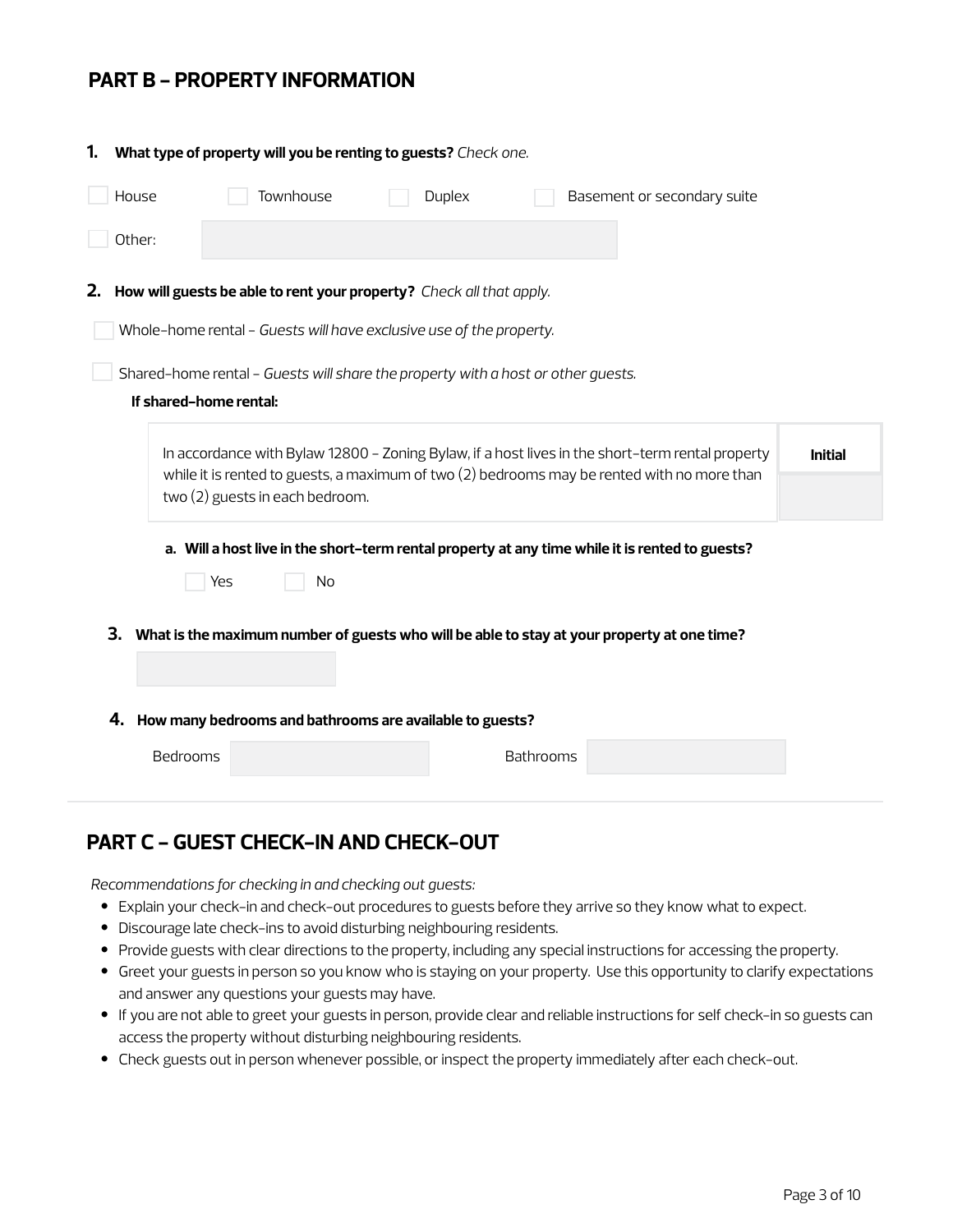**1. How will your check-in and check-out procedures be explained to guests before they arrive?**

#### *Check-in procedures*

| Bylaw 20002 - Business Licence Bylaw requires a host to give an up-to-date copy of the Short- | <b>Initial</b> |
|-----------------------------------------------------------------------------------------------|----------------|
| Term Residential Rental Accommodation Information for Guests guide to all guests who rent     |                |
| accommodation on the property. Visit edmonton.ca/ <b>shorttermhomerentals</b> to access the   |                |
| information guide.                                                                            |                |

#### **2. Describe your guest check-in procedures.**

#### **3. Will a host meet your guests in person when they check in?**

| Yes. | No |  |
|------|----|--|
| $-$  |    |  |

If no:

a. How will you ensure your guests are able to access the property without disturbing neighbouring residents?

b. How will you provide the City's information guide to your guests?

*Check-out procedures*

**4. Describe your guest check-out procedures.**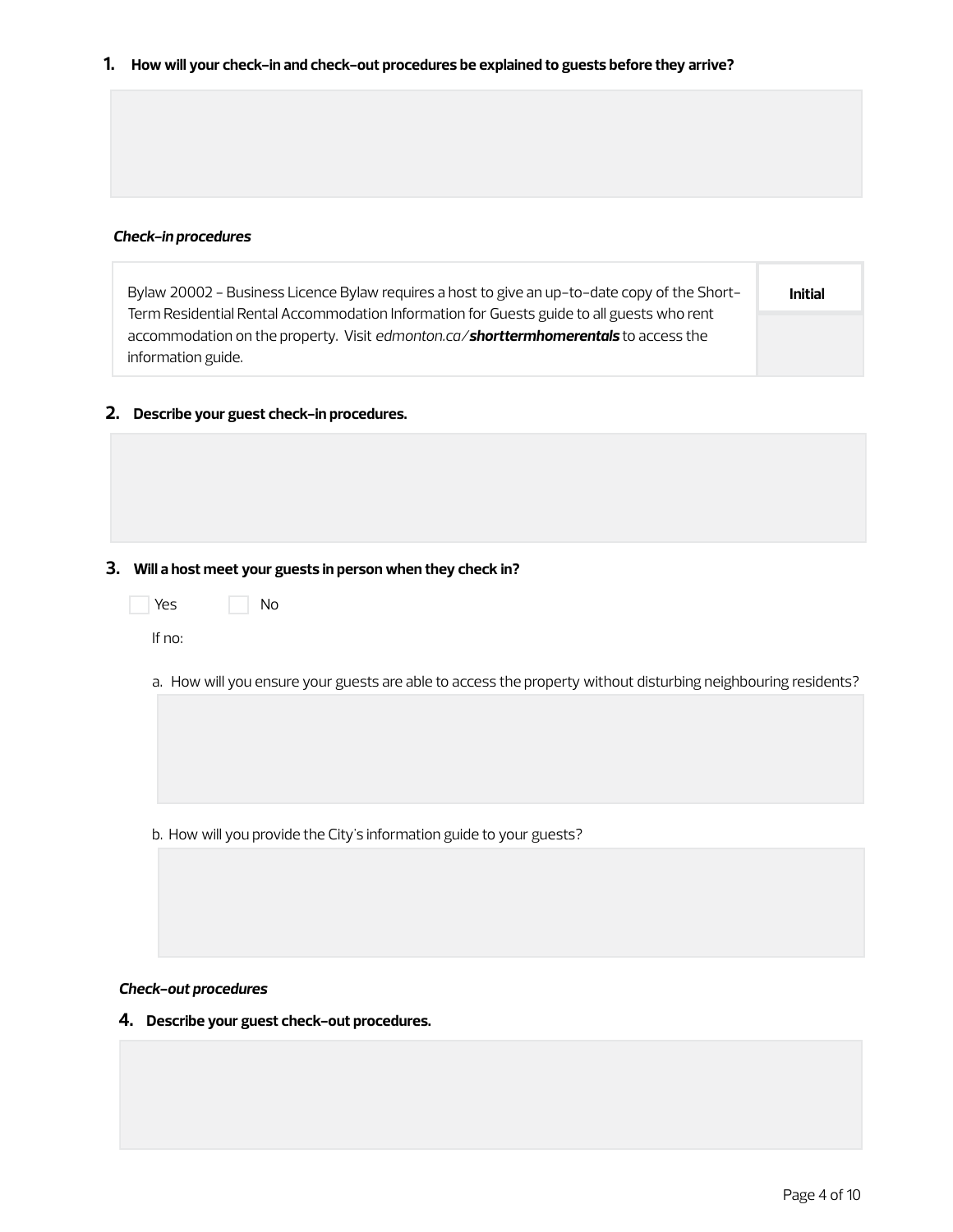**5. Will a host meet your guests in person when they check out?**

**No** Yes No

### **PART D - CARE AND CONTROL OF THE PROPERTY**

#### *Host information*

A host is a person designated by the licensee to ensure guests follow the required rules and regulations while they rent accommodation on the property, and to assist guests during their stay. A host may be the business owner / licensee, or an employee or contractor of the business.

| Bylaw 20002 - Business Licence Bylaw requires a phone number that a host can be reached at to       | <b>Initial</b> |
|-----------------------------------------------------------------------------------------------------|----------------|
| be posted on the property where it is accessible to guests. A host is not required to be physically |                |
| present when the property is occupied by guests.                                                    |                |

#### **1. Provide the name and phone number of the host(s) that will be available to assist your guests.**

| Host #1 name   | Host #1 phone number |
|----------------|----------------------|
|                |                      |
| Host $#2$ name | Host #2 phone number |
| Host $#3$ name | Host #3 phone number |
|                |                      |
|                |                      |

**2. How far away will a host be while the property is occupied by guests?** *Check one.*

| On the same property                                                             | On a neighbouring property                                                                                                                                                                                                                                                                                                                                                                 | Within the Edmonton area |                |
|----------------------------------------------------------------------------------|--------------------------------------------------------------------------------------------------------------------------------------------------------------------------------------------------------------------------------------------------------------------------------------------------------------------------------------------------------------------------------------------|--------------------------|----------------|
| Within Alberta                                                                   | Within Canada                                                                                                                                                                                                                                                                                                                                                                              | Outside of Canada        |                |
| <b>Noise</b>                                                                     |                                                                                                                                                                                                                                                                                                                                                                                            |                          |                |
| $\bullet$<br>p.m.<br>$\bullet$<br>$p.m.:$ and<br>$\bullet$<br>has been exceeded. | In accordance with Bylaw 14600 - Community Standards Bylaw, a host must ensure that guests:<br>Do not make noise that exceeds $65$ dB(A) at the property line between 7:00 a.m. and 10:00<br>Do not make noise that exceeds 50 $dB(A)$ at the property line before 7:00 a.m. or after 10:00<br>Do not make noise that disturbs the peace of another person, whether or not the sound limit |                          | <b>Initial</b> |

For reference, 60 dB(A) is about the same volume as a normal conversation.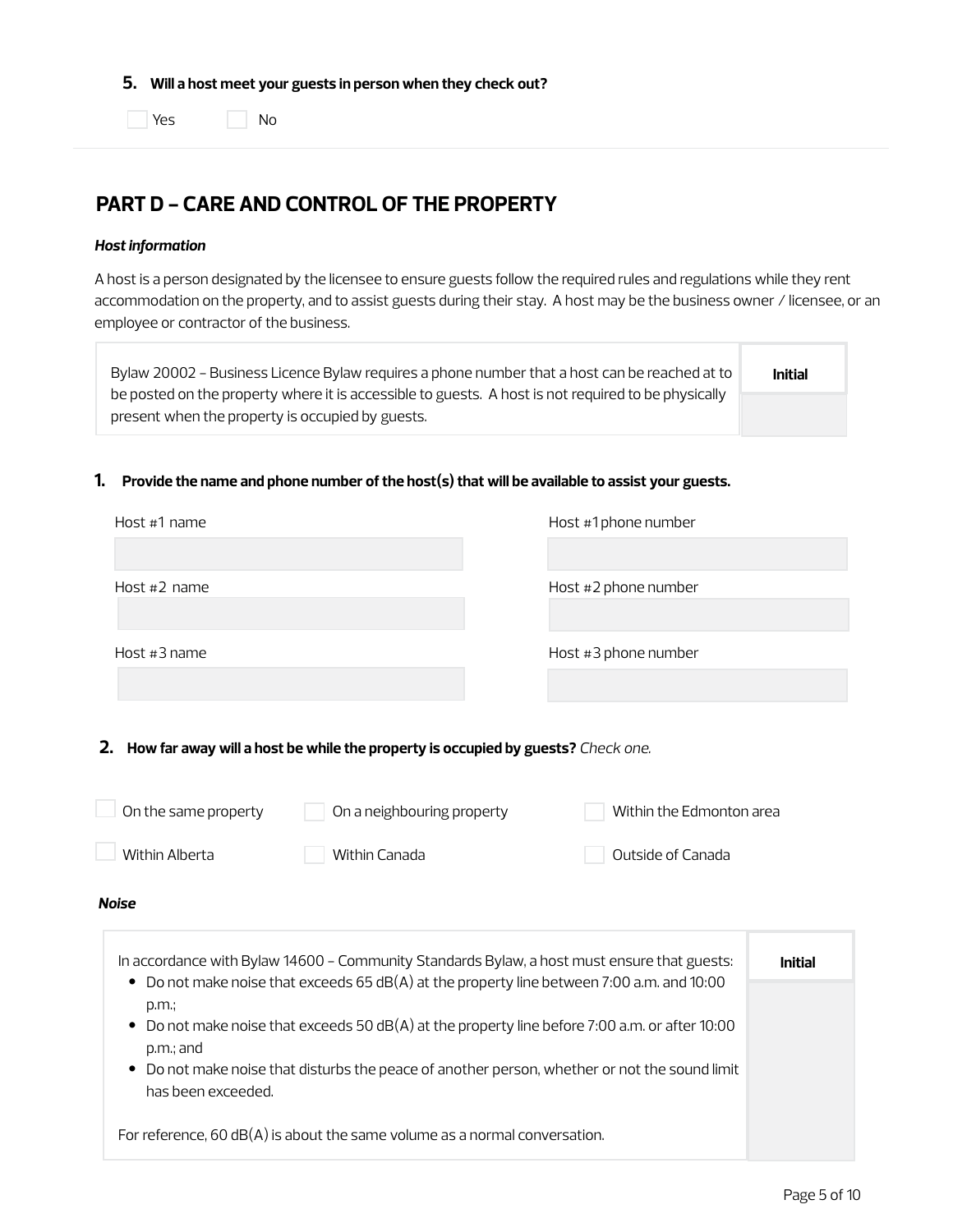*Recommendations for preventing excessive noise:*

- Greet guests in person and remind them of the rules regarding noise.
- Be aware of other noise requirements that may apply to your property (e.g. condominium or homeowner association bylaws).
- Avoid renting to large groups, or for gatherings or parties that are likely to make noise.
- Establish noise provisions in your house rules. Examples may include no loud music and "quiet hours" after 10:00 p.m.
- Follow up with guests during their stay.

#### **3. How will you ensure that your guests do not make excessive noise?**

#### *Waste disposal*

| In accordance with Bylaw 18590 - Waste Services Bylaw:                                         | Initial |
|------------------------------------------------------------------------------------------------|---------|
| • Recyclable items must be placed in a blue bag or blue bin;                                   |         |
| • For properties with a green collection cart provided by the City, compostable materials must |         |
| be placed in the green cart;                                                                   |         |
| • For properties without a green cart, compostable material must be placed in the garbage;     |         |
| • Waste materials must not be disposed of on someone else's property without the property      |         |
| owner's permission;                                                                            |         |
| • Waste materials may not be collected if they are set out after 7:00 a.m. on collection day;  |         |
| • Waste materials may not be set out for collection before 4:00 p.m. on the day before         |         |
| collection day or after 12:00 p.m. on the day after collection; and                            |         |
| • Each waste container or bag must not weigh more than 20 kilograms or 44 pounds.              |         |

*Recommendations for disposing of waste correctly:*

- Provide appropriate waste bags and containers for your guests.
- If your guests are responsible for placing garbage and recyclables out for collection, ensure they know the collection day and all collection requirements.
- Post a What Goes Where poster on the property to help your guests sort waste correctly.
- Visit edmonton.ca/**waste** for more information

#### **4. How will you ensure that waste materials are sorted and disposed of properly?**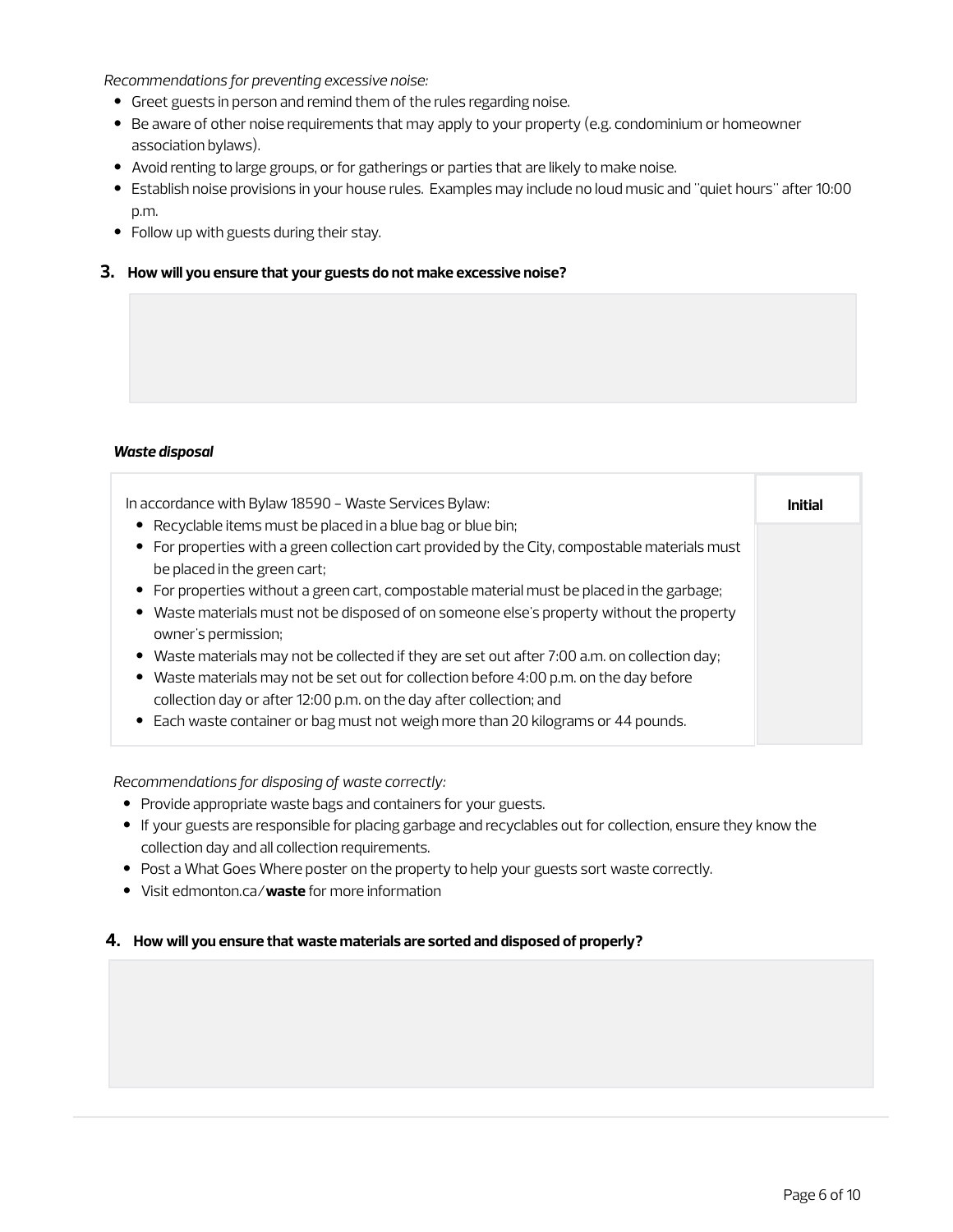### **PART E - PARKING**

| In accordance with Bylaw 5560 - Traffic Bylaw:                                                                                                                                                               | <b>Initial</b> |
|--------------------------------------------------------------------------------------------------------------------------------------------------------------------------------------------------------------|----------------|
| • Vehicles parked illegally on private or public property may be ticketed and towed; and<br>• Vehicles parked on public property must be moved every 72 hours, even if they are otherwise<br>parked legally. |                |
|                                                                                                                                                                                                              |                |

*Recommendations for disposing of waste correctly:*

- Provide parking information to guests before they arrive.
- If your property has dedicated parking for your guests, provide clear instructions for where and how to park.
- If your guests are parking on public property (including street parking), advise them to watch for signs and to ensure they move their vehicles at least once every 72 hours.
- Provide information on the applicable parking options and regulations in the area, including payment, permit, or event parking information.
- Visit edmonton.ca/**parking** for more information.

#### **1. Does your property have dedicated parking spaces for your guests to use?**

| Yes | N <sub>0</sub> |
|-----|----------------|
|     |                |

**If yes:**

**a. How many parking stalls are provided for guests?**

#### **If no:**

- **b. What parking options are available for your guests?**
- **2. How will you help your guests to follow parking regulations?**

### **PART F - OTHER REQUIREMENTS FOR SHORT-TERM HOME RENTALS**

#### *Approved Operational Plan*

| Bylaw 20002 - Business Licence Bylaw requires the licensee to comply with the approved version | <b>Initial</b> |
|------------------------------------------------------------------------------------------------|----------------|
| of this Operational Plan. A copy of this approved plan must be made available to all hosts.    |                |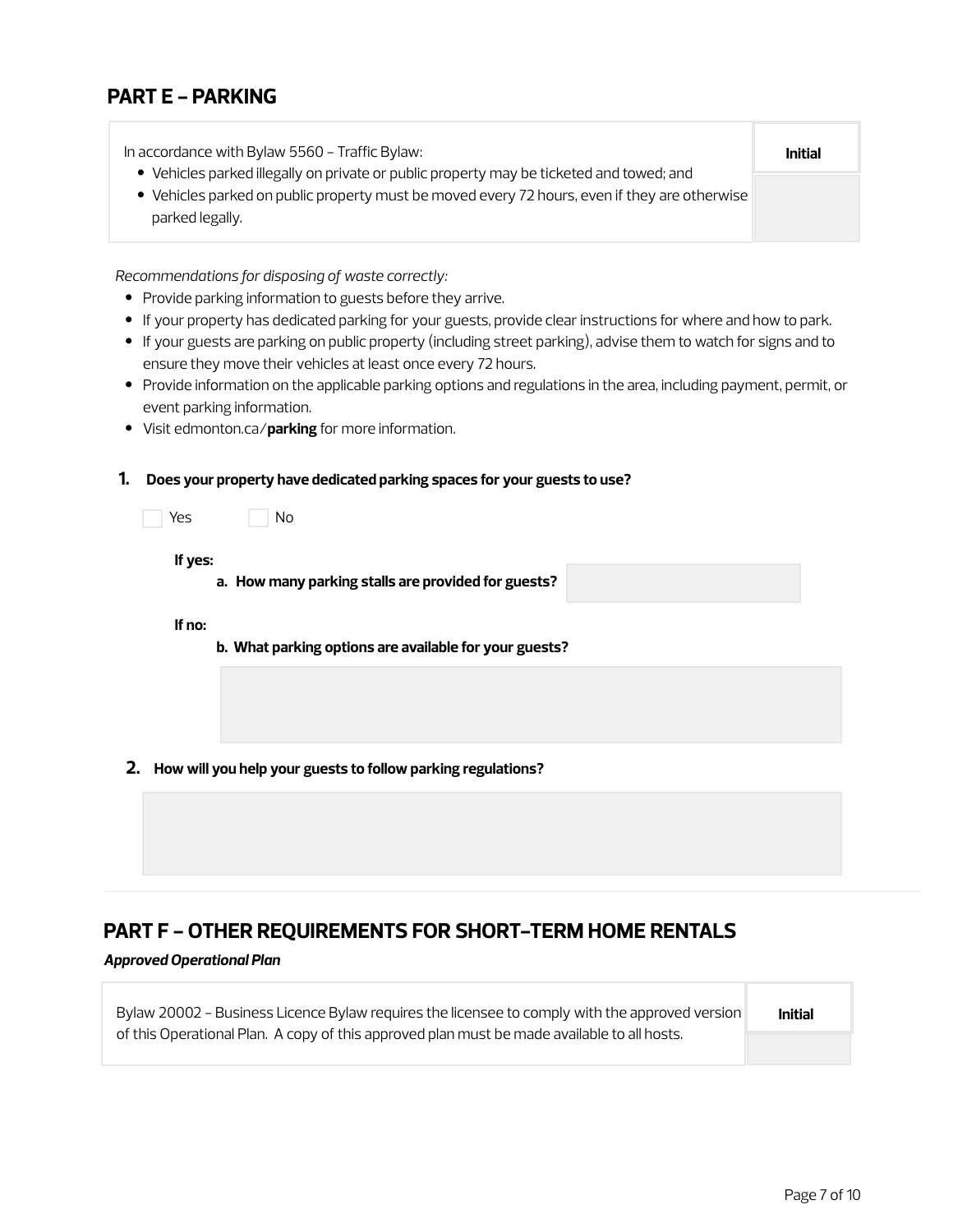#### *Advertising*

| Bylaw 20002 - Business Licence Bylaw requires the City of Edmonton business licence number                                                                                                      | <b>Initial</b> |
|-------------------------------------------------------------------------------------------------------------------------------------------------------------------------------------------------|----------------|
| to be displayed on all short-term rental advertisements. This includes, but is not limited to<br>advertisements on home-sharing apps or websites, online classifieds, and print advertisements. |                |
| If multiple properties are listed on a single advertisement, the licence number for each property<br>must be displayed on the advertisement.                                                    |                |

**1. How will you advertise the property for short-term rental?** List the specific rental platforms or any other sources you intend to use.

#### *Commercial activity*

| In accordance with Bylaw 20002 - Business Licence Bylaw, a host must not allow a guest to operate                                                                                                            | <b>Initial</b> |
|--------------------------------------------------------------------------------------------------------------------------------------------------------------------------------------------------------------|----------------|
| a business on the property unless the guest has a valid business licence for the type of business<br>being operated. This includes, but is not limited to activities like selling, manufacturing, or storing |                |
| goods; or providing services to customers on the premises.                                                                                                                                                   |                |

### **PART F - OTHER REQUIREMENTS FOR SHORT-TERM HOME RENTALS**

I have reviewed, understood, and agree to abide by the contents of this Operational Plan once it is approved by the City of Edmonton (the "City"). I understand that if I do not follow the rules and procedures in this document or the most current approved version of this document, the City may issue a fine for each day the plan is not followed. I acknowledge that I must immediately notify the City at businesslicenceapplications@edmonton.ca of any changes to my business operations that require a change to this Operational Plan, or the City may issue a fine. Fines issued under Bylaw 20002 - Business Licence Bylaw start at a minimum of \$250 and are specified under Schedule C of the Bylaw.

I understand that this operational plan does not amount to a waiver of, or limit on any of the City's powers, including enforcement powers. I acknowledge that if I violate City of Edmonton bylaws, including, but not limited to the offences outlined in this document, the City may issue a fine for each offence. This includes violations that occur while the rules and procedures in this document are being followed.

I understand that in addition to, or in place of the fines described above, the City may impose conditions, cancel, suspend, or refuse to issue my business licence in accordance with section 24 of Bylaw 20002 - Business Licence Bylaw.

| Licensee name | Licensee signature | Date |
|---------------|--------------------|------|
|               |                    |      |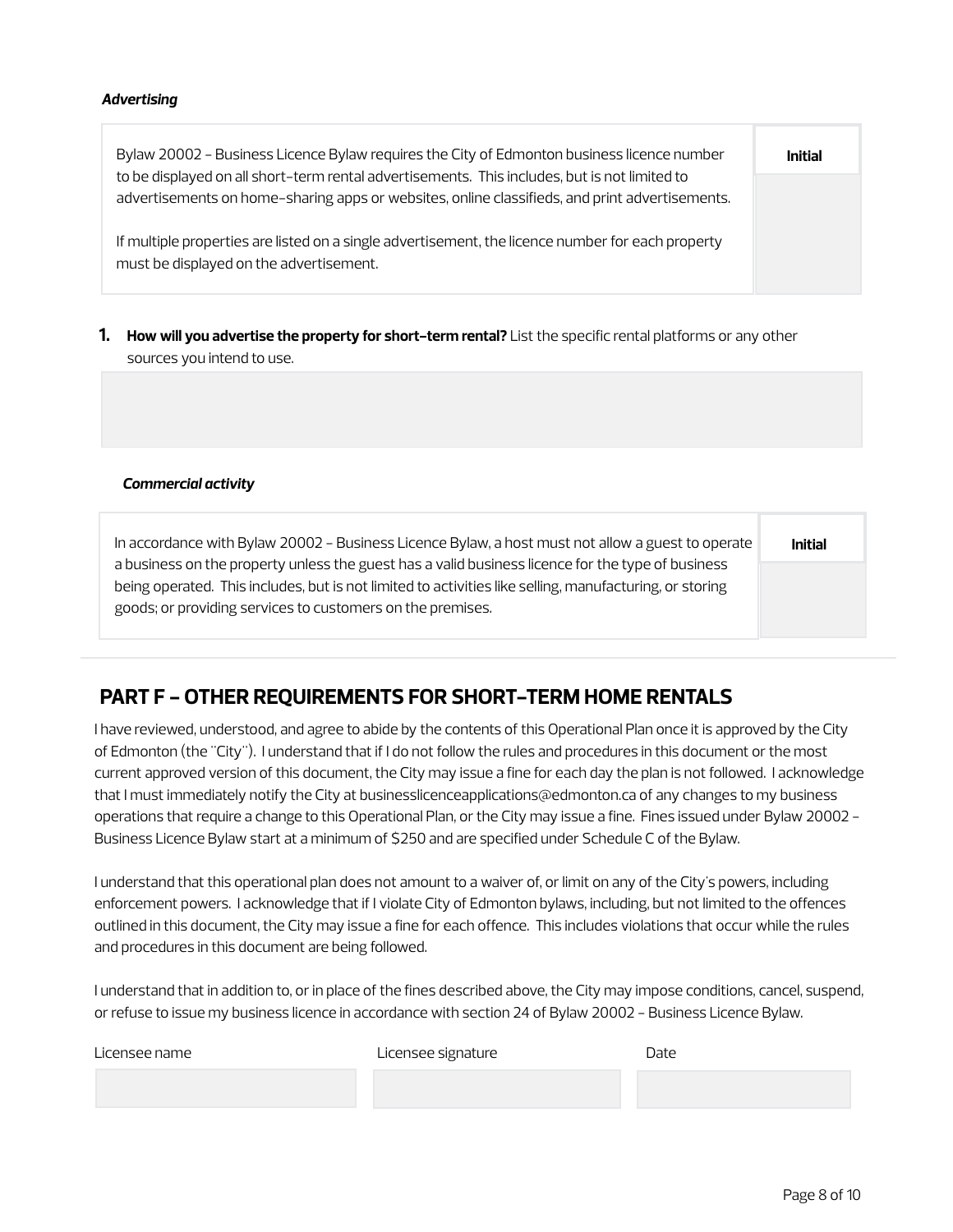### **Tips for being a good short-term home rental host**

There are many other ways your short-term home rental can operate safely and responsibly. Here are some additional suggestions you may want to consider:

- Make sure you understand any other rules or regulations that affect your short-term home rental. For example:
	- o Some condominium or homeowner association bylaws do not allow short-term home rentals; and
	- o Short-term rental platforms may have rules of their own that users must follow.
- Ensure your property is safe and compliant with Building and Fire Codes, including:
	- o A home occupancy permit;
	- o Working smoke and carbon monoxide detectors;
	- o A working fire extinguisher; and
	- o Accessible and functional fire exits.
- Contact your insurance provider to make sure you have adequate insurance coverage. Your homeowner policy may not cover short-term home rentals.
- Keep the inside and outside of your property clean and in good repair.
- Post a list of important contact numbers on the property. In addition to the host's phone number (required), consider posting the following:
	- o Emergency: 911 (police, fire, or ambulance)
	- o Police non-emergency line: 780-423-4567
	- o Health Link: 811 (non-emergency health advice from a registered nurse)
	- o City of Edmonton: 311 or 780-442-5311 (non-emergency information about City programs and services)
- Establish "house rules" to prevent noise, nuisance behaviour, and other disruptions to neighbours. Make sure your guests understand the house rules before they arrive.
- Greet your guests in person when they check-in. Ensure the guests checking in are the same people you were expecting.
- Follow up with your guests part-way through their stay.
- Have a plan to deal with excessive noise, nuisance behaviour, or criminal activity on the property before it happens.
- Respond to your guests' inquiries quickly.
- Visit edmonton.ca/**shorttermhomerentals** for more information.
- Seek independent legal advice if you are not sure that you understand all of the regulations that apply to your business.